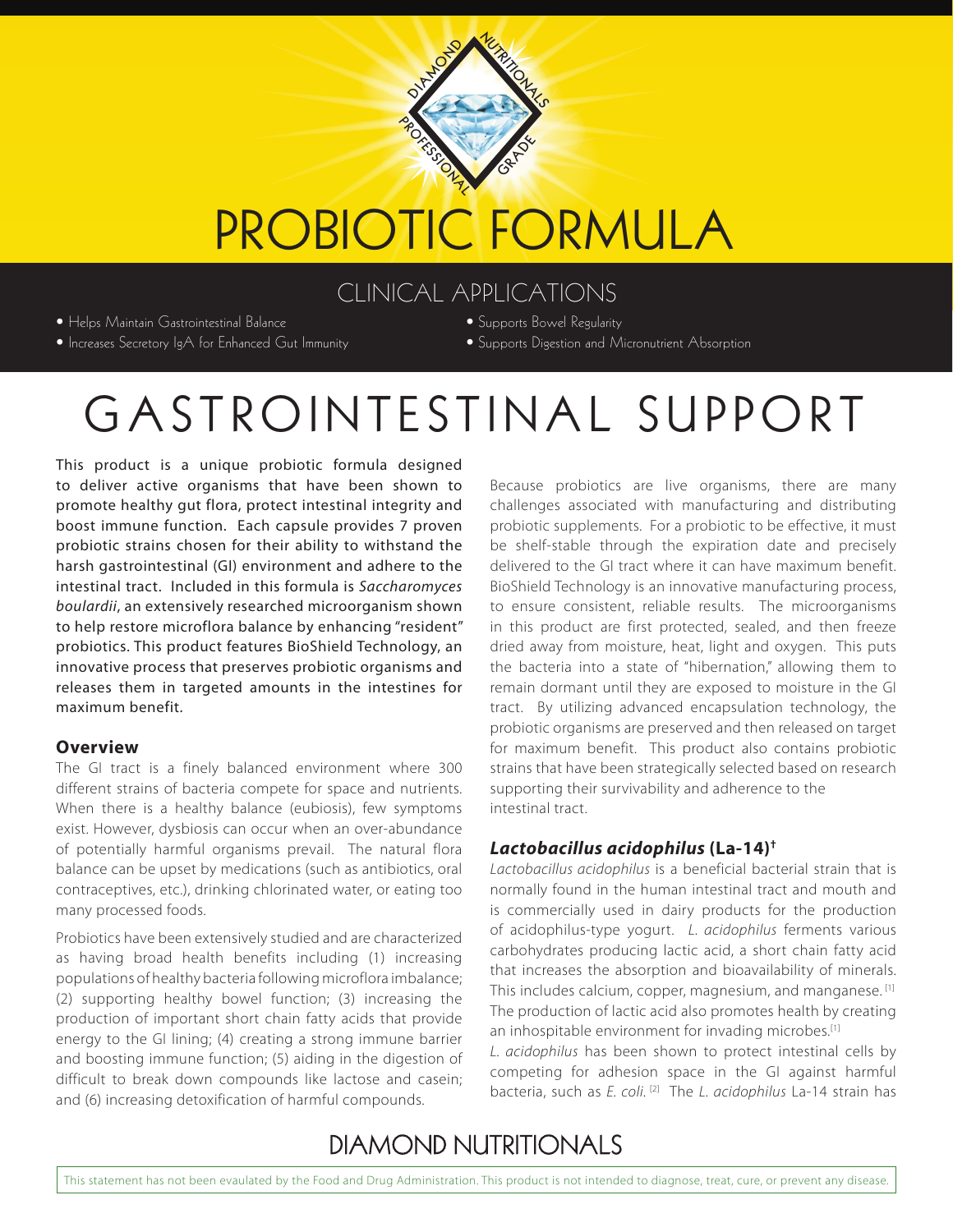been specifically chosen for use in this product because of its strong adherence and survival attributes. It has been demonstrated to tolerate exposure to stomach acid, bile salts and the ability to withstand antibiotics including Ciproflaxin, Polymyxin B, and Tetracycline. [2]

#### *Lactobacillus paracasei* **(Lpc-37)†**

*Lactobacillus paracasei* is a lactic acid secreting strain that has been shown to protect against the harmful effects of bacteria such as *Staphylococcus aureus.*[3] *Lactobacillus paracasei* colonizes the intestinal tract first then reinforces defense mechanisms by supporting immune system response. It does this by supporting T-helper cell (white blood cell) production, and secreting sIgA- an antibody that is critical for supporting intestinal immunity. [4] *L. paracasei* Lpc-37 is a stomach acidresistant strain and has also has been shown to withstand antibiotics such as Ciproflaxin and Vancomycin.<sup>[5]</sup>

#### *Bifidobacterium bifidum* **(Bb-02)†**

*Bifidobacterium bifidum* is predominantly found in the colon. Bifidobacterium is a normal resident of healthy infant GI tracts and usually colonizes within four days of life. [6] *B. bifidum* has been shown to effectively compete with harmful bacteria such *E. coli, Staphyolococcus aureus* and *Camplylobacter jejuni* suggesting that *B. bifidum's* lactic acid and acetic acid production provides an antagonistic action against pathogens to help maintain microflora balance.<sup>[7]</sup>

#### *Bifidobacterium lactis* **(BI-04)†**

*Bifidobacteria lactis* is predominantly found in the colon. A double-blind, randomized placebo-controlled trial on subjects receiving *B. lactis* or placebo for eight weeks found that *B. lactis* supported a balanced immune response in individuals hypersensitive to environmental allergens.[8] Studies examining immune development and dietary supplementation with *B. lactis* have shown that *B. lactis* supports GI health by reducing intestinal permeability. [9]

#### *Lactobacillus plantarum* **(Lp-115)†**

*Lactobacillus plantarum* is a beneficial bacteria commonly found in fermented foods including sauerkraut, pickles, brined olives and sourdough. *L. plantarum* has been found to compete against strains of *Clostridium difficile* and *Clostridium perfringens,* due to the production of bacteriocins (lethal proteins) that inhibit bacterial growth. [10] Studies have also demonstrated that *L. plantarum* helps boost the immune response by stimulating Th1-mediated immunity. [11]

#### *Lactobacillus rhamnosus* **(Lr-32)†**

*Lactobacillus rhamnosus* has been found to be beneficial in the expelling of parasites. In a study examining exposure to the parasite *Trichuris muris, L. rhamnosus* significantly enhanced worm expulsion. It has also been shown to promote GI health by increasing intestinal cell replication.<sup>[12]</sup>

#### *Saccharomyces boulardi***i †**

*Saccharomyces boulardii* is a probiotic yeast that was first isolated from the skin of the tropical fruits lychee and mangosteen in 1923 by French scientist Henri Boulard following the observation that mangosteen consumption controlled occasional diarrhea in natives of Southeast Asia. *S. boulardii* plays a role in supporting immune defense by increasing levels of the crucial antibody, secretory IgA, creating a first line of defense that helps bind and clear harmful bacteria. [13]

#### **Directions**

1 capsule per day or as recommended by your health care professional.

#### **Does Not Contain**

Wheat, gluten, soy, corn, animal or dairy products, fish, shellfish, peanuts, tree nuts, egg, artificial colors, artificial sweeteners or preservatives.

#### **Cautions**

If you are pregnant or nursing, consult your physician before taking this product.

# **Supplement Facts**®

Serving Size 1 Capsule Servings Per Container 30 & 60

| 1 capsule contains            | <b>Amount Per % Daily<br/>Serving Value</b> |         |
|-------------------------------|---------------------------------------------|---------|
| <b>Proprietary Blend</b>      | 20 Billion CFU <sup>++</sup>                |         |
| Lactobacillus acidophilus     |                                             | $\star$ |
| Lactobacillus paracasei       |                                             | $\star$ |
| <b>Bifidobacterium lactis</b> |                                             | $\star$ |
| Bifidobacterium bifidum       |                                             | $\star$ |
| Lactobacillus plantarum       |                                             | $\star$ |
| Lactobacillus rhamnosus       |                                             | $\star$ |
| Saccharomyces boulardii       | 2 Billion CFU <sup>++</sup>                 | $\star$ |
| * Daily Value not established |                                             |         |

### **DIAMOND NUTRITIONALS**